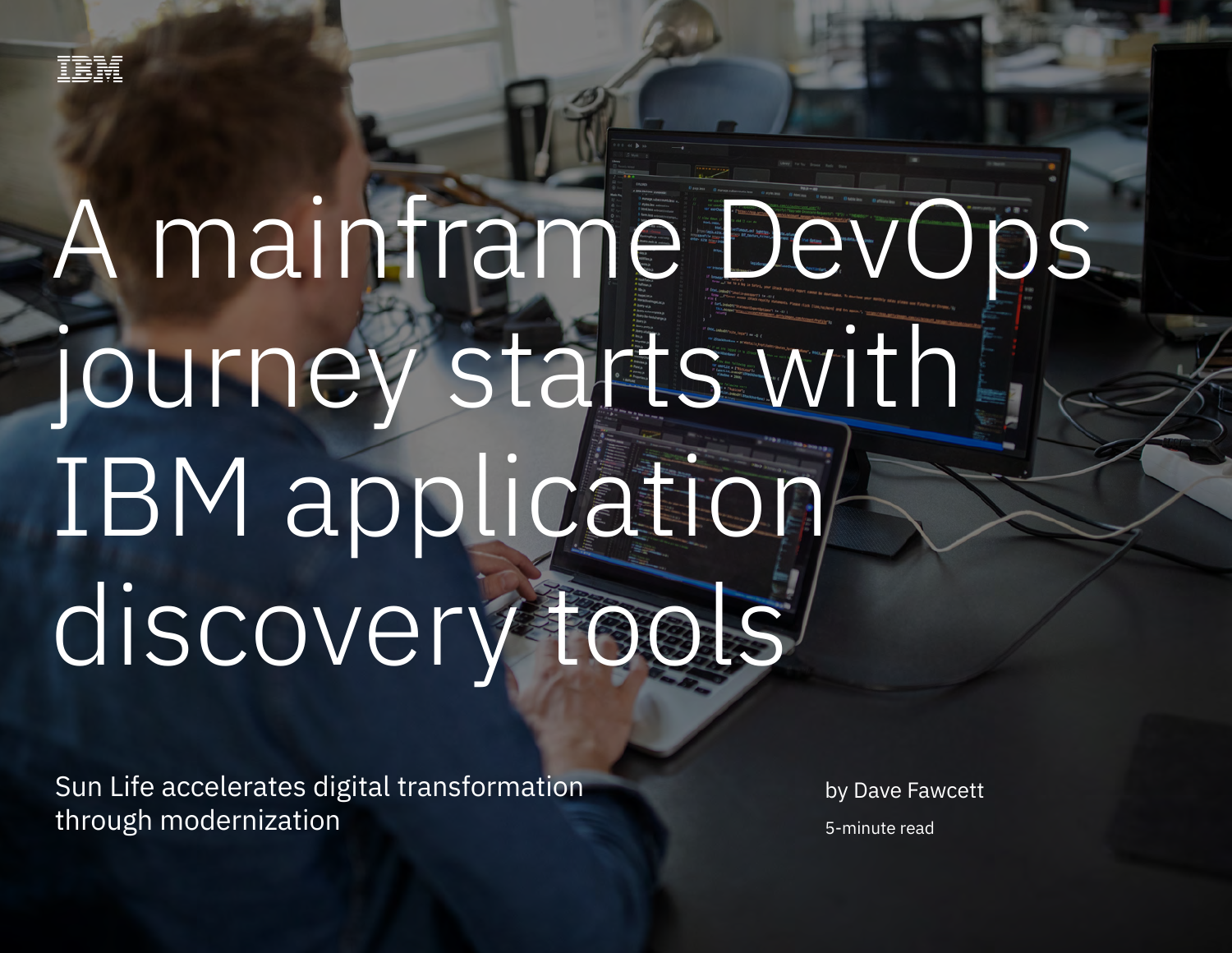or the insurance and financial services industries, the need to deliver a high-quality digital experience isn't a question of "if," and it's not even a question of "when." With aggressive technology-based providers—fintechs encroaching ever deeper into the insurance and financial services space, Sun Life recognizes that the time for digitization is now. Change can't wait. F

The most significant and fundamental change is the need to speed up and



streamline the application delivery pipeline. In today's digital climate, time to market—the time required to get new services into the hands of customers—is everything. But for the vast majority of large, established providers that rely on mainframes to run their core applications, achieving this new level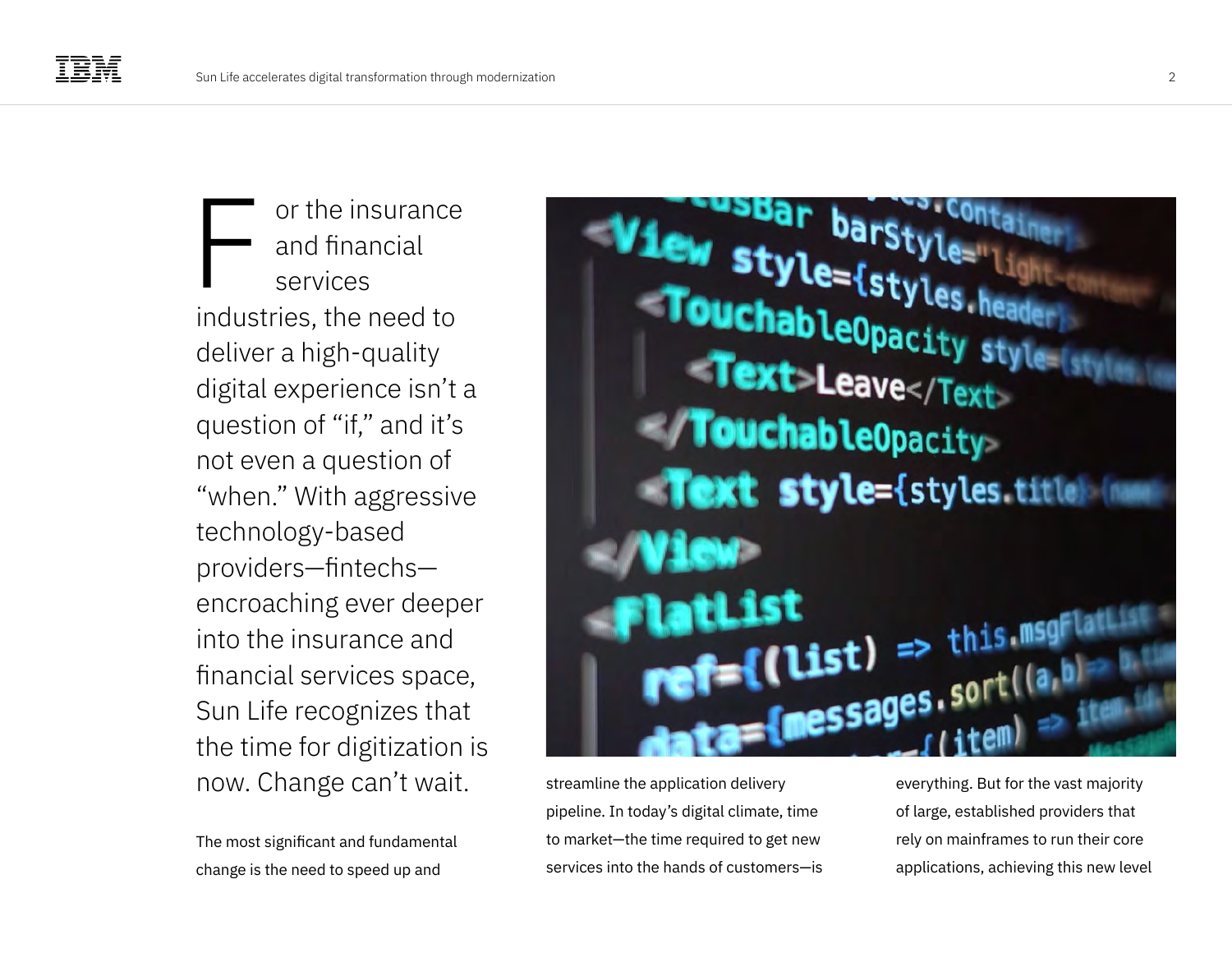of agility requires them to overcome a series of interrelated challenges with a common core: application age and complexity.

The case of Sun Life Financial exemplifies how many providers are modernizing their application development practices to bring new digital offerings to their clients faster. One of the largest companies in Canada, Sun Life knew implicitly that all the business logic embedded in its mainframe applications—developed and implemented over decades—

would continue to be required to administer its business. At the same time, it also recognized the widening set of risks that reliance on these applications posed to its digital transformation strategy.

As a product owner and scrum master within Sun Life's DevOps Center of Excellence, Gary Lesage and his team of developers are at the leading edge of the company's mainframe DevOps journey. In addition to people and process issues, tooling requirements are among his top priorities.

With all these factors in mind, he sees the expected retirement of nearly one third of his developer employees—and the institutional knowledge they possess—as one of the top challenges to Sun Life's agile transformation. "Because much of our code was written decades ago and was not well documented, we rely on the knowledge and experience of subject matter experts," Lesage explains. "As they retire, we need a way to pass knowledge on to the new generation of developers to keep the transformation ball rolling."

Time to market is critical to going up against digital competitors "and to meeting client expectations. What we've done shows that with DevOps tools like ADDI (Application Discovery and Delivery Intelligence), the mainframe can be just as quick as distributed environments in the long run."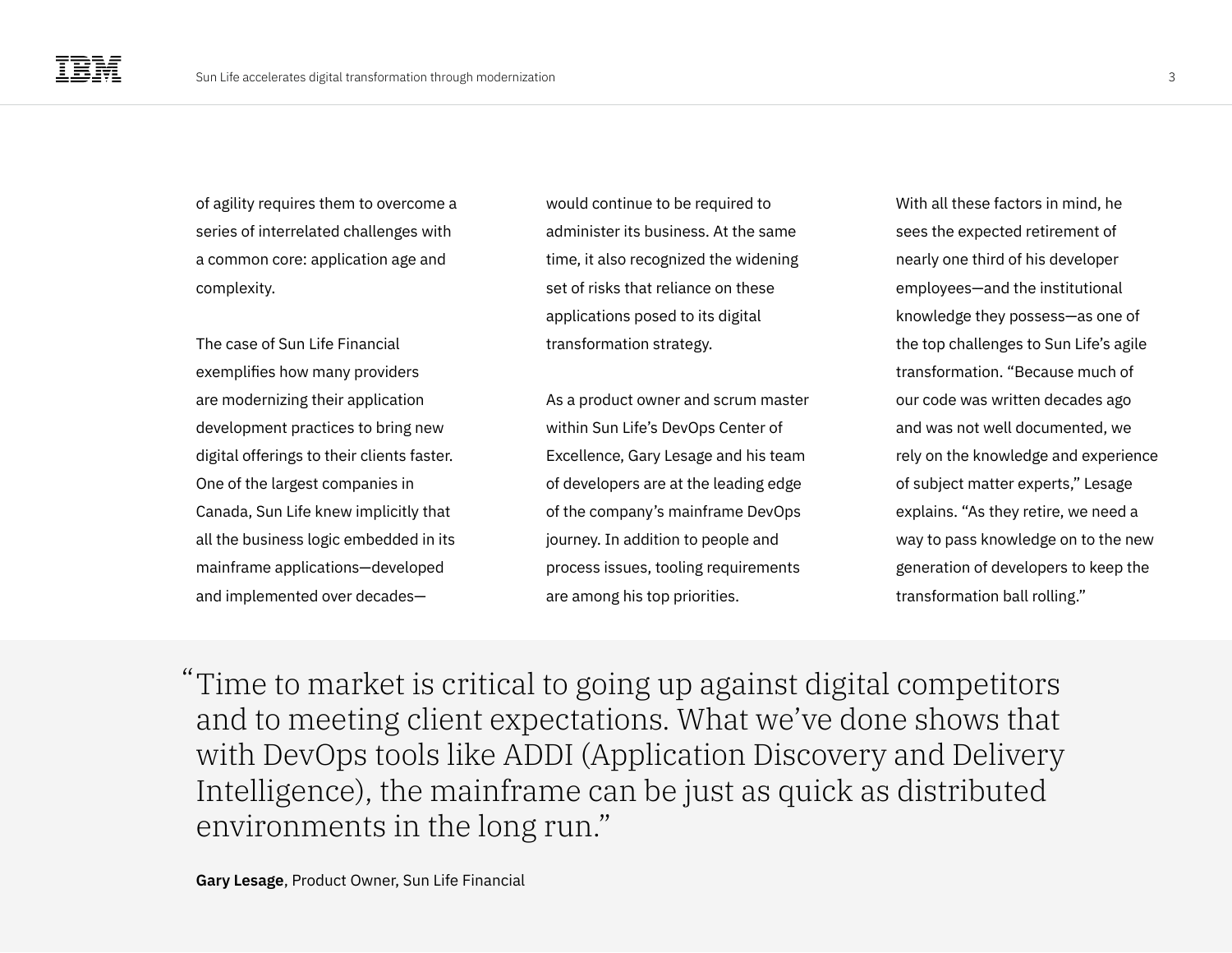The implications of knowledge loss are felt most when it comes to making changes to existing mainframe code, such as those that come with developing new digital services. The problem with such changes is that core applications are typically intertwined with—and logically dependent upon other applications.

Apart from the knowledge of in-house experts, Lesage points out, the only way to analyze the impact of changes on other applications was to use aging, home-grown search control management tools to parse through the code, line by line. "Even with these tools, simply searching through code can account for up to 40% of a development team's time," he says. "Frankly, the team was not designed to support a DevOps-type world."

Reduced application code search times by

50%

compared with manual approaches

Decreased time to market for new service delivery by

### increasing

developer efficiency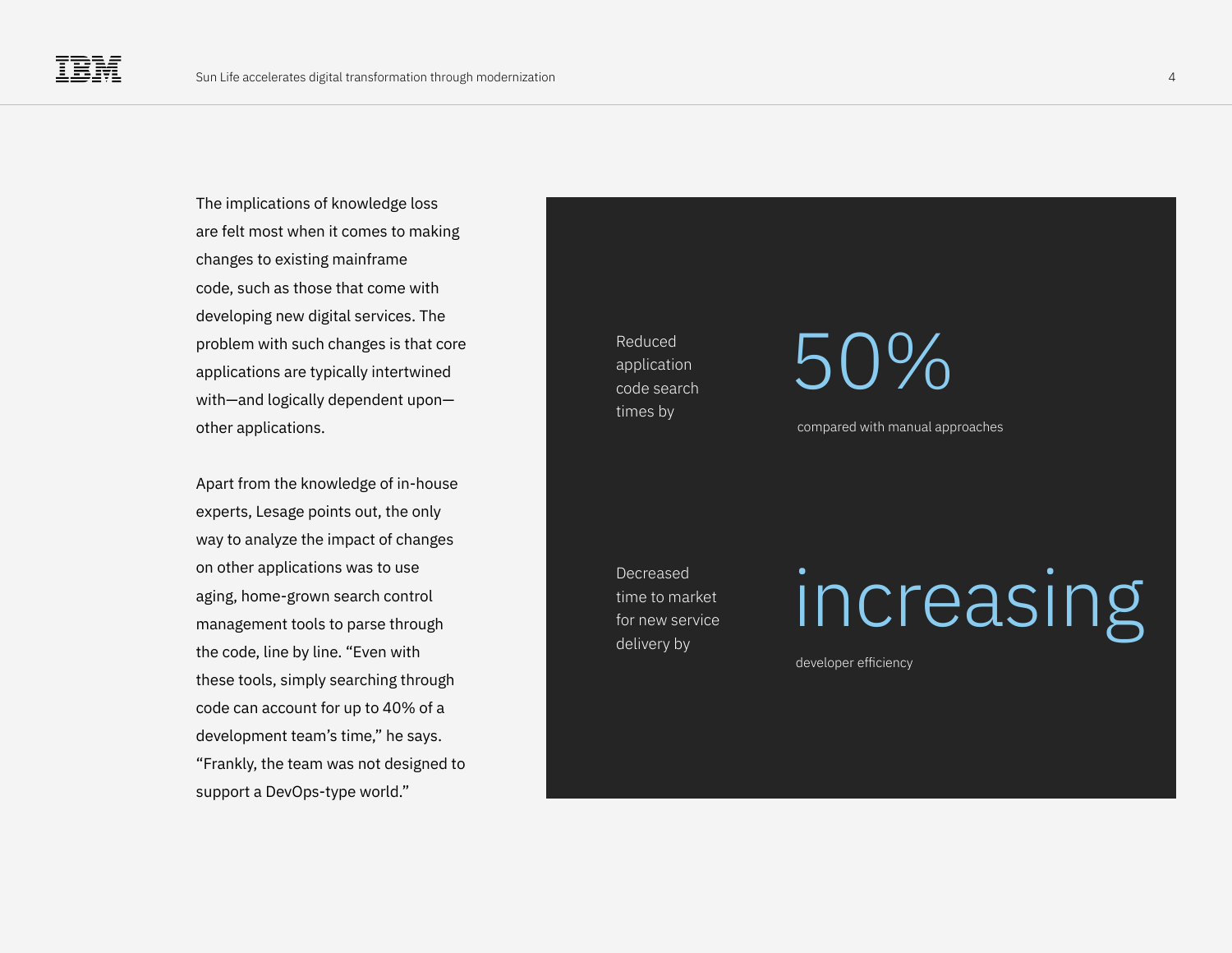## Faster discovery means improved agility

It's not surprising that one of the first steps on Sun Life's mainframe modernization journey was to put implement application discovery tools to make impact analysis faster and more efficient. A longtime IBM® zSystems user, Sun Life implemented the [IBM Application Discovery](https://www.ibm.com/products/app-discovery-and-delivery-intelligence)  [and Delivery Intelligence \(](https://www.ibm.com/products/app-discovery-and-delivery-intelligence)ADDI) solution. As part of the deployment, the company received design, configuration, and customization support from the IBM Deployment Project Office (DPO), an IBM program focused on helping customers with their DevOps tooling rollouts.



From the start, Lesage recognized that the shift to automated application discovery tools represented a

significant cultural change for employees, and that a gradual rollout was key to getting buy-in. "Our strategy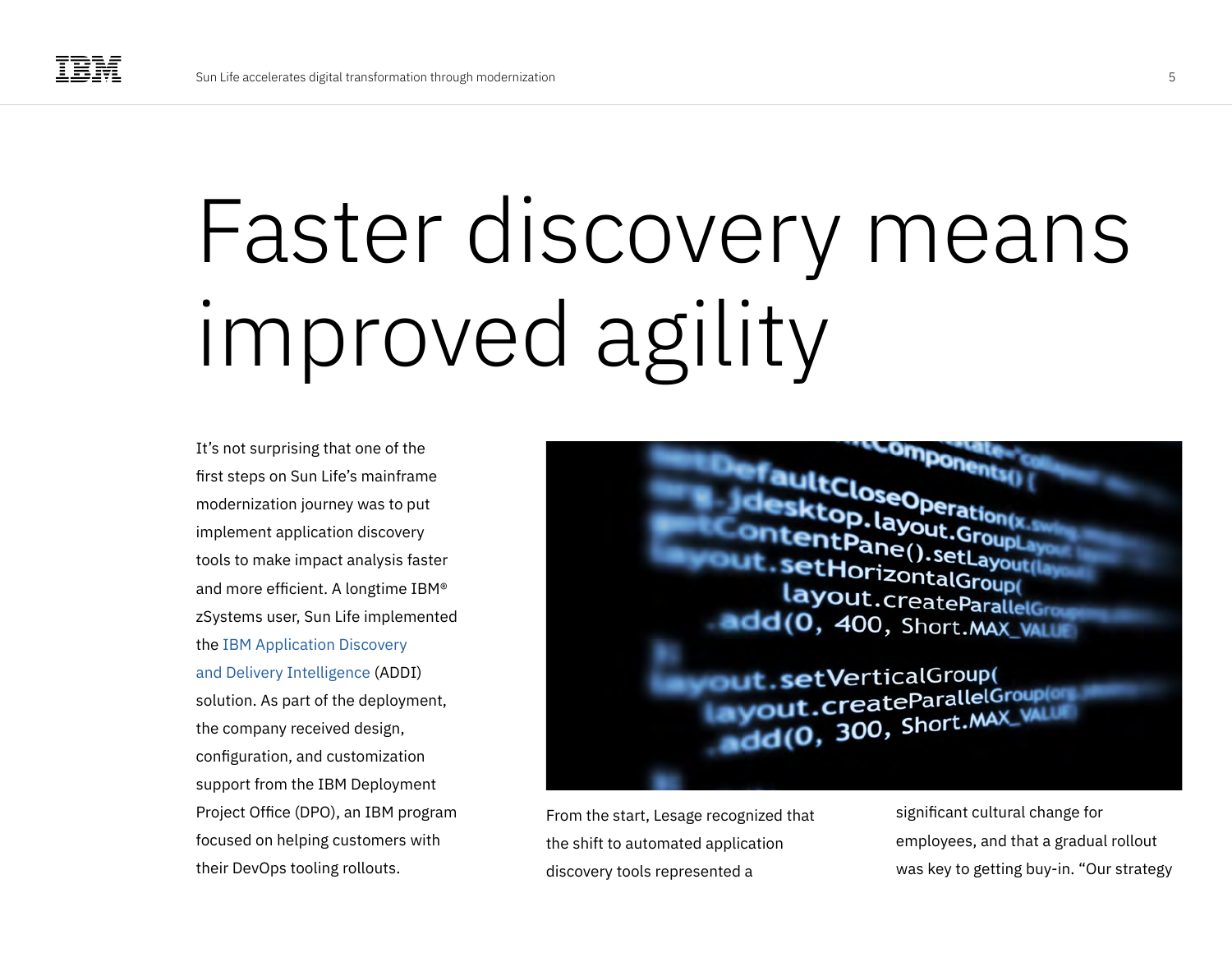was to introduce the application discovery component to a pilot group of developers. We would get them to look at code, edit code, use the debugger and application discovery for impact analysis—and then to expand to the rest of the user base," says Lesage. "What we've seen confirms that the best way to drive adoption among existing users is to demonstrate value."

Among new hires it's a different story. The visualization and automation capabilities of ADDI resonated right off the bat with the newer generation of application developers. These employees were already familiar with the newest programming languages, skills essential to Sun Life's digital transformation.

For the growing number of the Sun Life developers putting ADDI to work, the use cases are countless. Some are performed continuously, while others on a limited project basis. But what they all have in common is the need to know the structure of a mainframe app inside and out, and perhaps most importantly, how it relates to others before they start modernizing it.

Our strategy was to introduce the application discovery "component to a pilot group of developers. We would get them to look at code, edit code, use the debugger, and use application discovery for impact analysis—and then to expand to the rest of the user base. What we've seen confirms that the best way to drive adoption among existing users is to demonstrate value."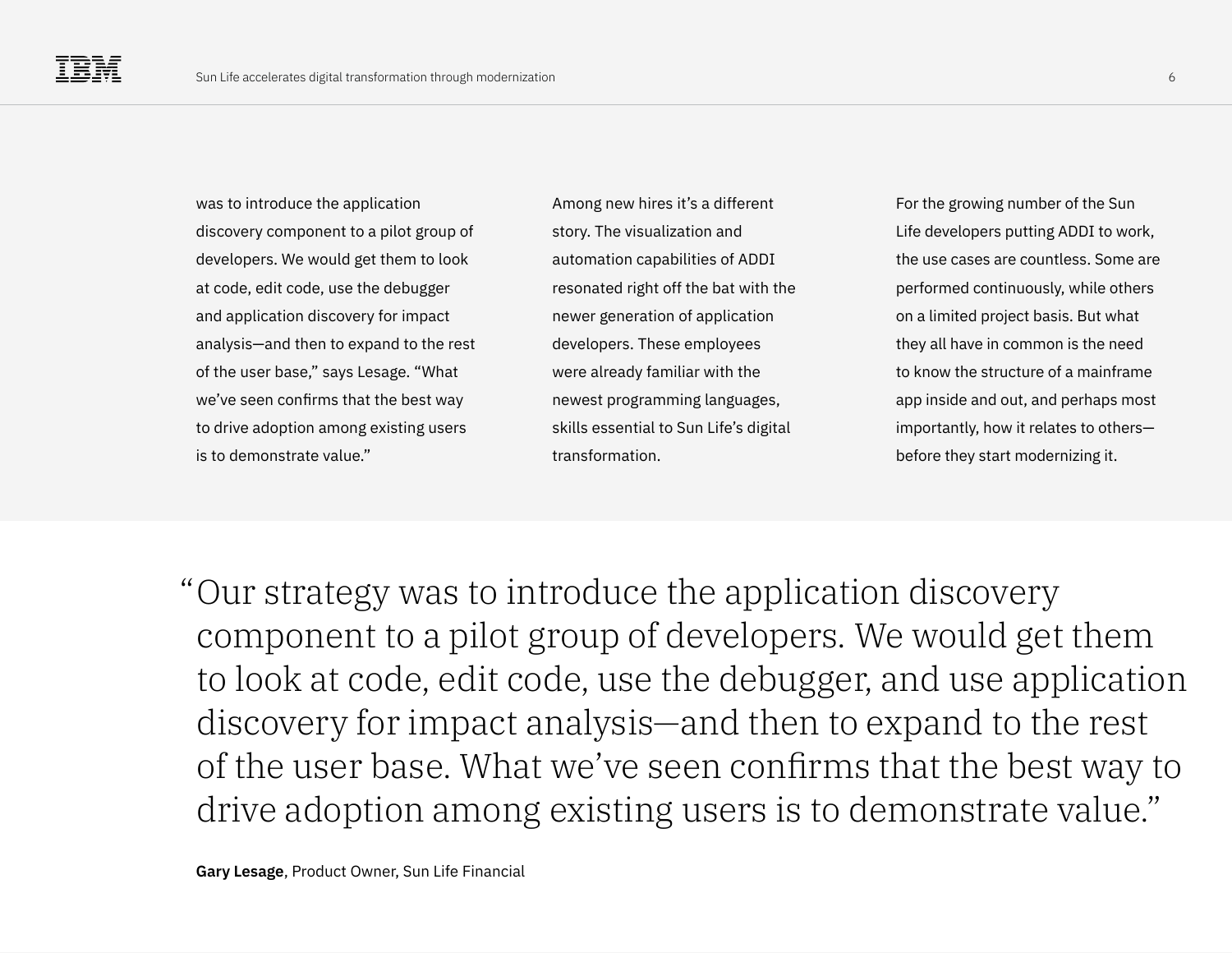### Poised for digital transformation

Lesage points to two projects as examples. In the first, he and his team were asked how the company's mainframe applications would need to change in the rare (but not unheard of) case of interest rates going to zero or even negative. "Our developers used ADDI to find complex connections between a variety of investment and insurance applications," says Lesage. "It took us 50% less time than a line-by-line code search."

The second, more common example was a change to the COBOL compiler



that was connected to over 100 programs running on the IBM zSystems. "In addition to identifying where the connections were in the code, the

developers needed to know whether the changes followed COBOL's rulesbased restriction. Using ADDI enabled us to reduce analysis time by 35%."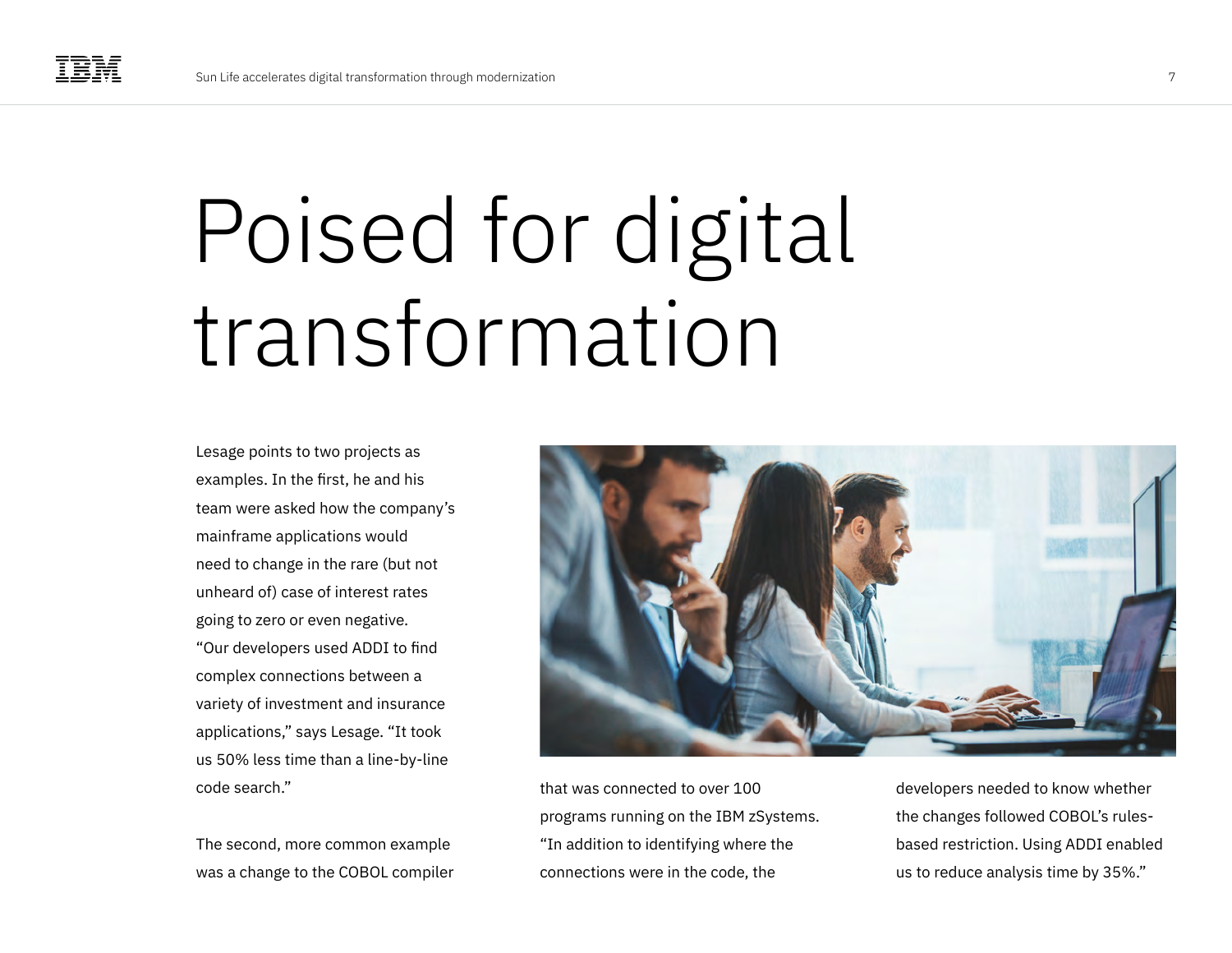Another benefit of using ADDI is to be able to understand the use and dependencies within the JCL and batch scheduler information. "Historically, none of our developers had the ability to generate job graphs," he notes. "The fact that we were able to inject our scheduling information into ADDI and generate graphs was a totally new. It added to the overall improvement in the efficiency of our team."

In the big strategic picture, Sun Life's adoption of ADDI represents an important step in the company's mainframe modernization journey, and in the transformation of its development processes through DevOps practices. To Lesage,

the biggest impact of automated application discovery is the time required to get new digital capabilities into the hands of clients. "Time to market is critical to going up against digital competitors and to meeting client's expectations," Lesage explains. "What we've done shows that with DevOps tools like ADDI, the mainframe can be just as quick as distributed environments. We can adapt to what's coming, provide clients with a good digital experience and not having to move off the mainframe to do it."

In addition to changing the way app development is done at Sun Life, mainframe DevOps tools like ADDI are also beginning to change mindsets. Developers, for example, are excited

about the visual capabilities of ADDI. Lesage notes that "it's helping us get to the point where we're not afraid of the workforce challenges anymore."

But, he adds, perhaps the most profound shift caused by ADDI is in the way the senior executives see mainframes in the equation of digital transformation. "Our executives recognize the importance of modernizing our mainframes because of how much we have invested in them, because of their security, and because they tie into our cloud strategy," Lesage explains. "We see tools like ADDI changing our conversation about mainframes, and making them an integral part of our tools going forward."